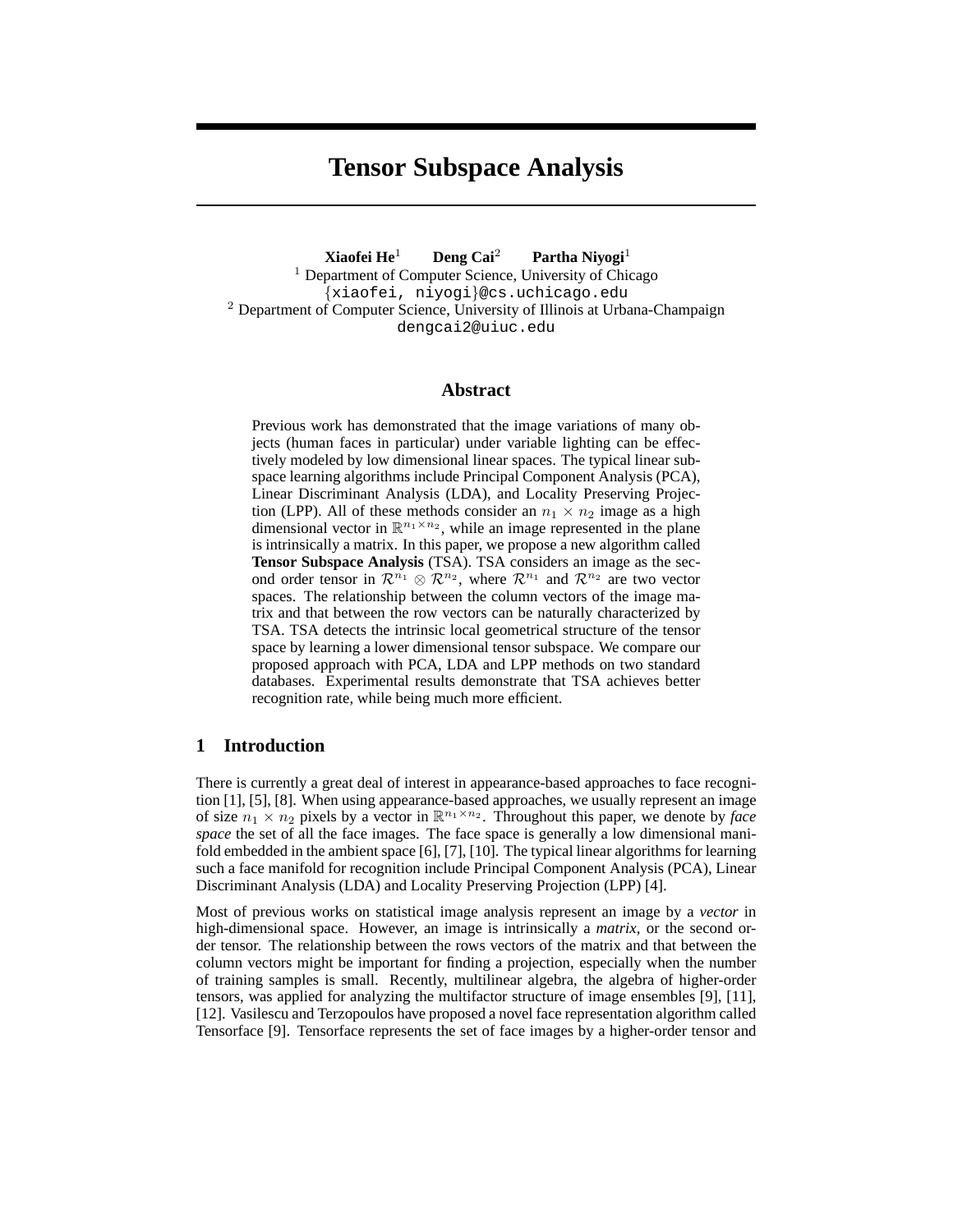extends Singular Value Decomposition (SVD) to higher-order tensor data. In this way, the multiple factors related to expression, illumination and pose can be separated from different dimensions of the tensor.

In this paper, we propose a new algorithm for image (human faces in particular) representation based on the considerations of multilinear algebra and differential geometry. We call it *Tensor Subspace Analysis* (TSA). For an image of size  $n_1 \times n_2$ , it is represented as the second order tensor (or, matrix) in the tensor space  $\mathcal{R}^{n_1} \otimes \mathcal{R}^{n_2}$ . On the other hand, the face space is generally a submanifold embedded in  $\mathbb{R}^{n_1} \otimes \mathbb{R}^{n_2}$ . Given some images sampled from the face manifold, we can build an adjacency graph to model the local geometrical structure of the manifold. TSA finds a projection that respects this graph structure. The obtained tensor subspace provides an optimal linear approximation to the face manifold in the sense of local isometry. Vasilescu shows how to extend SVD(PCA) to higher order tensor data. We extend Laplacian based idea to tensor data.

It is worthwhile to highlight several aspects of the proposed approach here:

- 1. While traditional linear dimensionality reduction algorithms like PCA, LDA and LPP find a map from  $\mathbb{R}^n$  to  $\mathbb{R}^l$  ( $l < n$ ), TSA finds a map from  $\mathcal{R}^{n_1} \otimes \mathcal{R}^{n_2}$  to  $\mathcal{R}^{l_1} \otimes \mathcal{R}^{l_2}$  ( $l_1 < n_1, l_2 < n_2$ ). This leads to structured dimensionality reduction.
- 2. TSA can be performed in either supervised, unsupervised, or semi-supervised manner. When label information is available, it can be easily incorporated into the graph structure. Also, by preserving neighborhood structure, TSA is less sensitive to noise and outliers.
- 3. The computation of TSA is very simple. It can be obtained by solving two eigenvector problems. The matrices in the eigen-problems are of size  $n_1 \times n_1$  or  $n_2 \times n_2$ , which are much smaller than the matrices of size  $n \times n$  ( $n = n_1 \times n_2$ ) in PCA, LDA and LPP. Therefore, TSA is much more computationally efficient in time and storage. There are few parameters that are independently estimated, so performance in small data sets is very good.
- 4. TSA explicitly takes into account the manifold structure of the image space. The local geometrical structure is modeled by an adjacency graph.
- 5. This paper is primarily focused on the second order tensors (or, matrices). However, the algorithm and analysis presented here can also be applied to higher order tensors.

### **2 Tensor Subspace Analysis**

In this section, we introduce a new algorithm called *Tensor Subspace Analysis*for learning a tensor subspace which respects the geometrical and discriminative structures of the original data space.

#### **2.1 Laplacian based Dimensionality Reduction**

Problems of dimensionality reduction has been considered. One general approach is based on graph Laplacian [2]. The objective function of Laplacian eigenmap is as follows:

$$
\min_{f} \sum_{ij} \left( f(\mathbf{x}_i) - f(\mathbf{x}_j) \right)^2 S_{ij}
$$

where  $S$  is a similarity matrix. These optimal functions are nonlinear but may be expensive to compute.

A class of algorithms may be optimized by restricting problem to more tractable families of functions. One natural approach restricts to linear function giving rise to LPP [4]. In this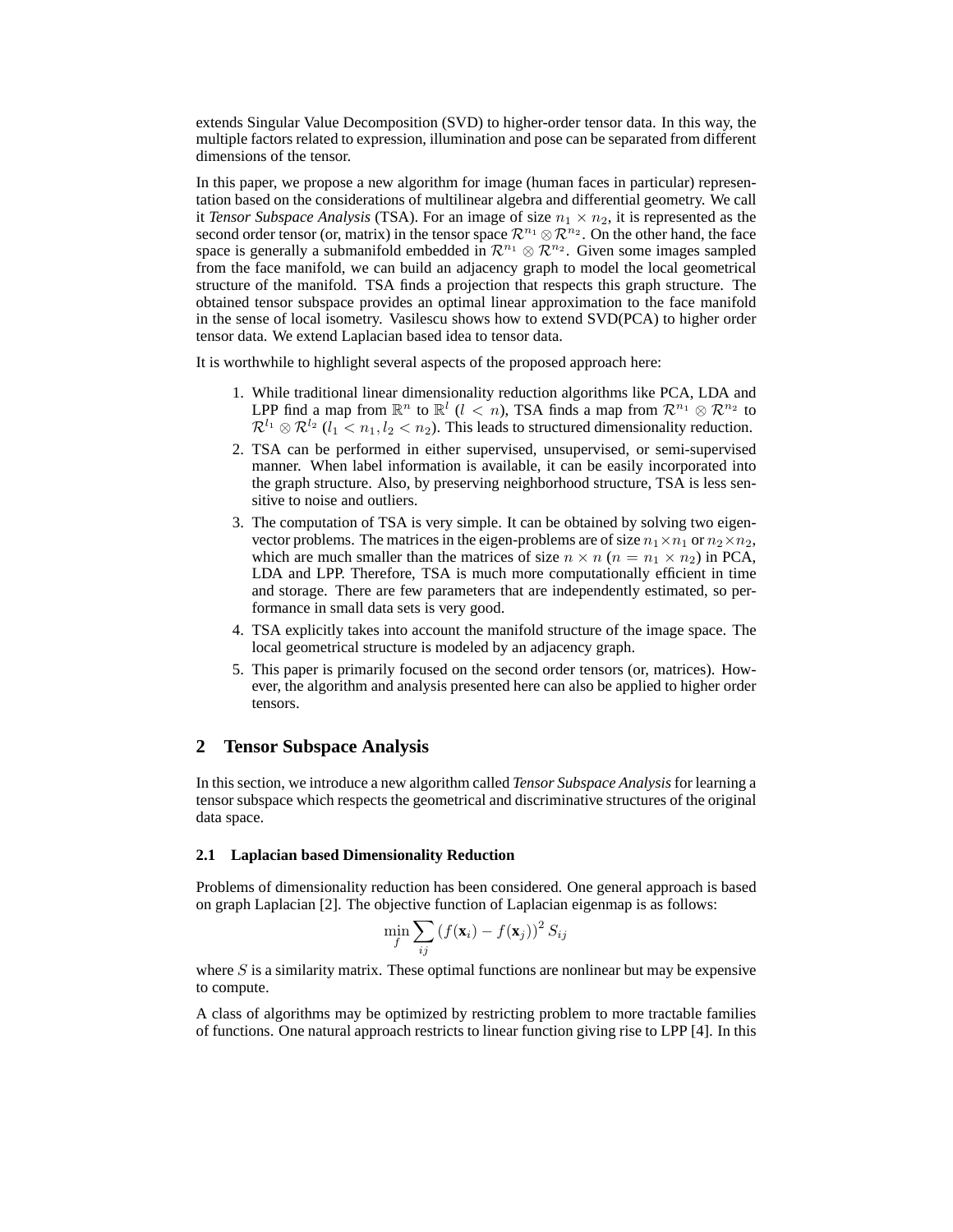paper we will consider a more structured subset of linear functions that arise out of tensor analysis. This provided greater computational benefits.

#### **2.2 The Linear Dimensionality Reduction Problem in Tensor Space**

The generic problem of linear dimensionality reduction in the second order tensor space is the following. Given a set of data points  $X_1, \cdots, X_m$  in  $\mathcal{R}^{n_1} \otimes \mathcal{R}^{n_2}$ , find two transformation matrices U of size  $n_1 \times l_1$  and V of size  $n_2 \times l_2$  that maps these m points to a set of points  $Y_1, \dots, Y_m \in \mathcal{R}^{l_1} \otimes \mathcal{R}^{l_2}(l_1 < n_1, l_2 < n_2)$ , such that  $Y_i$  "represents"  $X_i$ , where  $Y_i = U^T X_i V$ . Our method is of particular applicability in the special case where  $X_1, \cdots, X_m \in \mathcal{M}$  and  $\mathcal{M}$  is a nonlinear submanifold embedded in  $\mathcal{R}^{n_1} \otimes \mathcal{R}^{n_2}$ .

#### **2.3 Optimal Linear Embeddings**

As we described previously, the face space is probably a nonlinear submanifold embedded in the tensor space. One hopes then to estimate geometrical and topological properties of the submanifold from random points ("scattered data") lying on this unknown submanifold. In this section, we consider the particular question of finding a linear subspace approximation to the submanifold in the sense of local isometry. Our method is fundamentally based on LPP [4].

Given m data points  $\mathcal{X} = \{X_1, \dots, X_m\}$  sampled from the face submanifold  $\mathcal{M} \in \mathbb{R}^{n_1} \otimes$  $\mathcal{R}^{n_1}$ , one can build a nearest neighbor graph  $\overline{\mathcal{G}}$  to model the local geometrical structure of  $M$ . Let S be the weight matrix of G. A possible definition of S is as follows:

$$
S_{ij} = \begin{cases} e^{-\frac{\|X_i - X_j\|^2}{t}}, & \text{if } X_i \text{ is among the } k \text{ nearest} \\ & \text{neighbors of } X_j, \text{ or } X_j \text{ is among} \\ 0, & \text{otherwise.} \end{cases} \tag{1}
$$

where t is a suitable constant. The function  $\exp(-||X_i - X_j||^2/t)$  is the so called heat kernel which is intimately related to the manifold structure.  $\|\cdot\|$  is the Frobenius norm of matrix, i.e.  $||A|| = \sqrt{\sum_i \sum_j a_{ij}^2}$ . When the label information is available, it can be easily incorporated into the graph as follows:

$$
S_{ij} = \begin{cases} e^{-\frac{\|X_i - X_j\|^2}{t}}, & \text{if } X_i \text{ and } X_j \text{ share the same label;}\\ 0, & \text{otherwise.} \end{cases}
$$
 (2)

Let  $U$  and  $V$  be the transformation matrices. A reasonable transformation respecting the graph structure can be obtained by solving the following objective functions:

$$
\min_{U,V} \sum_{ij} \|U^T X_i V - U^T X_j V\|^2 S_{ij}
$$
\n(3)

The objective function incurs a heavy penalty if neighboring points  $X_i$  and  $X_j$  are mapped far apart. Therefore, minimizing it is an attempt to ensure that if  $X_i$  and  $X_j$  are "close" then  $U^T X_i V$  and  $U^T X_j V$  are "close" as well. Let  $Y_i = U^T X_i V$ . Let D be a diagonal matrix,  $D_{ii} = \sum_j S_{ij}$ . Since  $||A||^2 = tr(AA^T)$ , we see that:

$$
\frac{1}{2} \sum_{ij} ||U^T X_i V - U^T X_j V||^2 S_{ij} = \frac{1}{2} \sum_{ij} tr ((Y_i - Y_j)(Y_i - Y_j)^T) S_{ij}
$$
\n
$$
= \frac{1}{2} \sum_{ij} tr (Y_i Y_i^T + Y_j Y_j^T - Y_i Y_j^T - Y_j Y_i^T) S_{ij}
$$
\n
$$
= tr \Big( \sum_i D_{ii} Y_i Y_i^T - \sum_{ij} S_{ij} Y_i Y_j^T \Big)
$$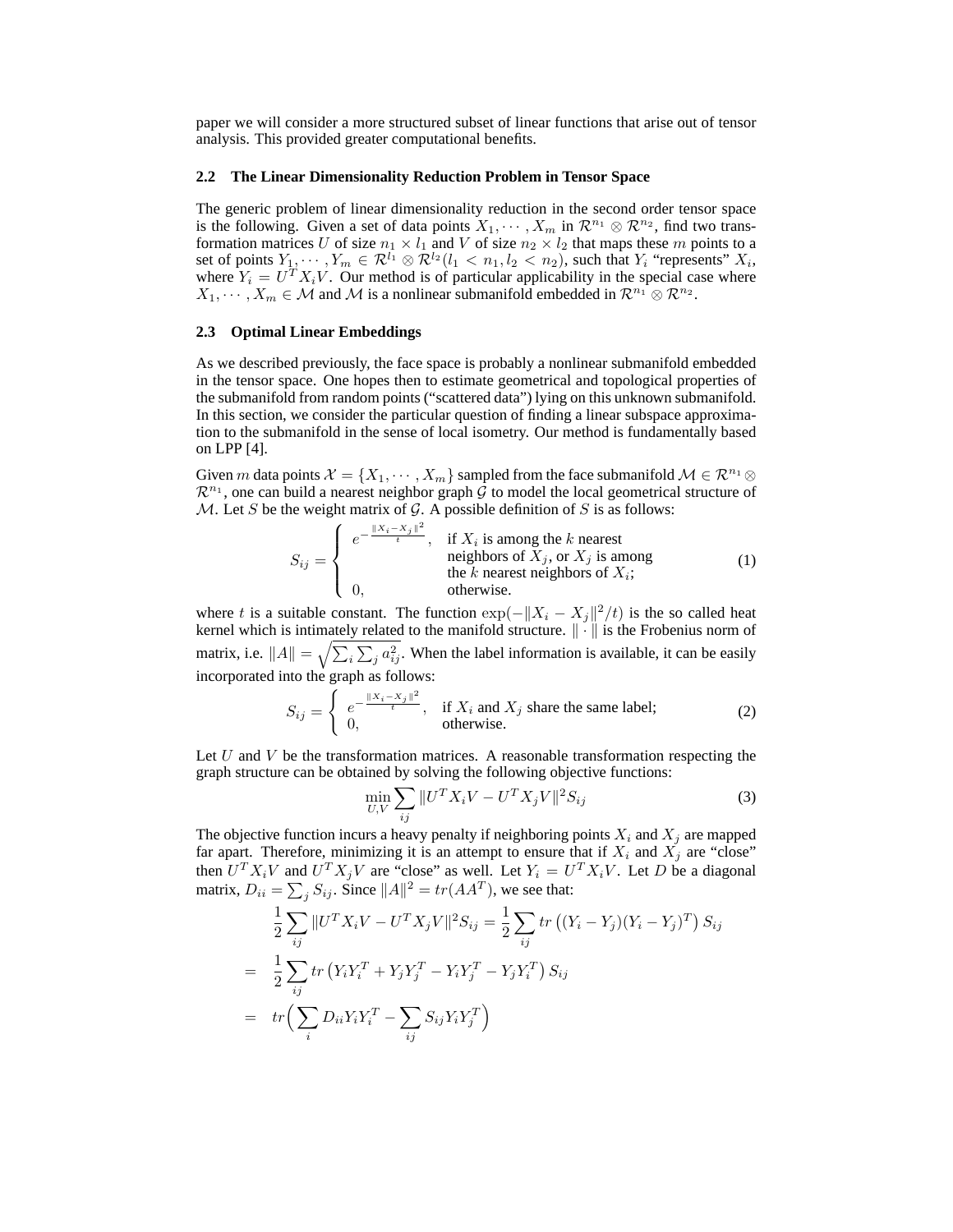$$
= tr\Big(\sum_{i} D_{ii} U^{T} X_{i} V V^{T} X_{i}^{T} U - \sum_{ij} S_{ij} U^{T} X_{i} V V^{T} X_{j}^{T} U\Big)
$$
  

$$
= tr\Big(U^{T}\Big(\sum_{i} D_{ii} X_{i} V V^{T} X_{i}^{T} - \sum_{ij} S_{ij} X_{i} V V^{T} X_{j}^{T}\Big) U\Big)
$$
  

$$
\doteq tr\Big(U^{T}\Big(D_{V} - S_{V}\Big) U\Big)
$$

where  $D_V = \sum_i D_{ii} X_i V V^T X_i^T$  and  $S_V = \sum_{ij} S_{ij} X_i V V^T X_j^T$ . Similarly,  $||A||^2$  =  $tr(A^T A)$ , so we also have

$$
\frac{1}{2} \sum_{ij} ||U^T X_i V - U^T X_j V||^2 S_{ij}
$$
\n
$$
= \frac{1}{2} \sum_{ij} tr ((Y_i - Y_j)^T (Y_i - Y_j)) S_{ij}
$$
\n
$$
= \frac{1}{2} \sum_{ij} tr (Y_i^T Y_i + Y_j^T Y_j - Y_i^T Y_j - Y_j^T Y_i) S_{ij}
$$
\n
$$
= tr \Big( \sum_i D_{ii} Y_i^T Y_i - \sum_{ij} S_{ij} Y_i^T Y_j \Big)
$$
\n
$$
= tr \Big( V^T \Big( \sum_i D_{ii} X_i^T U U^T X_i - \sum_{ij} X_i^T U U^T X_j \Big) V \Big)
$$
\n
$$
= tr \Big( V^T \Big( D_U - S_U \Big) V \Big)
$$

where  $D_U = \sum_i D_{ii} X_i^T U U^T X_i$  and  $S_U = \sum_{ij} S_{ij} X_i^T U U^T X_j$ . Therefore, we should simultaneously minimize  $tr(U^T(D_V - S_V)U)$  and  $tr(U^T(D_U - S_U)V)$ .

In addition to preserving the graph structure, we also aim at maximizing the global variance on the manifold. Recall that the variance of a random variable  $x$  can be written as follows:

$$
var(x) = \int_{\mathcal{M}} (x - \mu)^2 dP(x), \ \mu = \int_{\mathcal{M}} x dP(x)
$$

where M is the data manifold,  $\mu$  is the expected value of x and dP is the probability measure on the manifold. By spectral graph theory [3],  $dP$  can be discretely estimated by the diagonal matrix  $D(D_{ii} = \sum_j S_{ij})$  on the sample points. Let  $Y = U^T X V$  denote the random variable in the tensor subspace and suppose the data points have a zero mean. Thus, the weighted variance can be estimated as follows:

$$
var(Y) = \sum_{i} ||Y_i||^2 D_{ii} = \sum_{i} tr(Y_i^T Y_i) D_{ii} = \sum_{i} tr(V^T X_i^T U U^T X_i V) D_{ii}
$$

$$
= tr\left(V^T \left(\sum_{i} D_{ii} X_i^T U U^T X_i\right) V\right) = tr\left(V^T D_U V\right)
$$

Similarly,  $||Y_i||^2 = tr(Y_i Y_i^T)$ , so we also have:

$$
var(Y) = \sum_{i} tr(Y_i Y_i^T) D_{ii} = tr\left(U^T \left(\sum_{i} D_{ii} X_i V V^T X_i^T\right) U\right) = tr\left(U^T D_V U\right)
$$

Finally, we get the following optimization problems:

$$
\min_{U,V} \frac{tr\left(U^T\left(D_V - S_V\right)U\right)}{tr\left(U^TD_VU\right)}\tag{4}
$$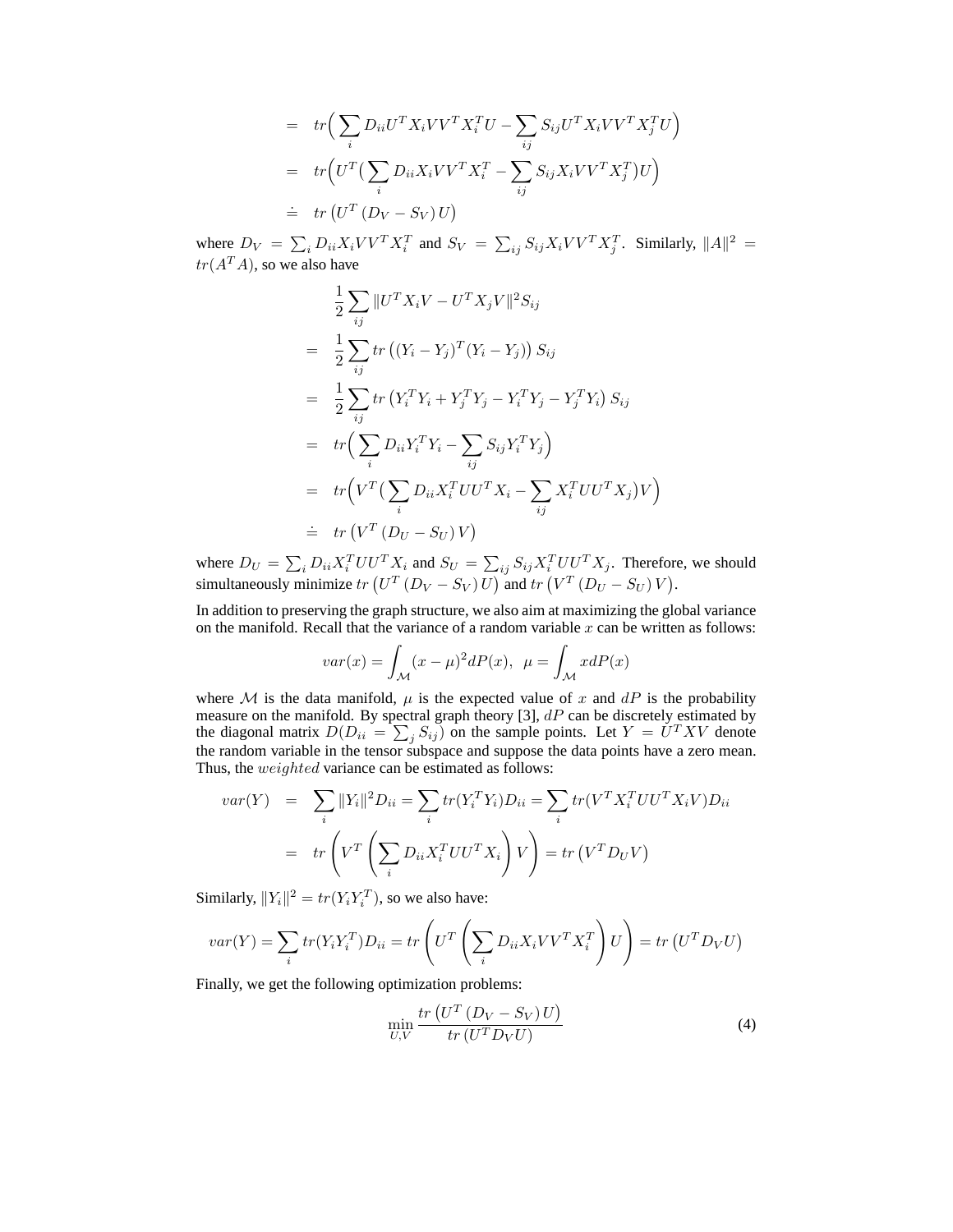$$
\min_{U,V} \frac{tr\left(V^T\left(D_U - S_U\right)V\right)}{tr\left(V^T D_U V\right)}\tag{5}
$$

The above two minimization problems (4) and (5) depends on each other, and hence can not be solved independently. In the following subsection, we describe a simple computational method to solve these two optimization problems.

#### **2.4 Computation**

In this subsection, we discuss how to solve the optimization problems (4) and (5). It is easy to see that the optimal U should be the generalized eigenvectors of  $(D_V - S_V, D_V)$  and the optimal V should be the generalized eigenvectors of  $(D_U - S_U, D_U)$ . However, it is difficult to compute the optimal U and V simultaneously since the matrices  $D_V$ ,  $S_V$ ,  $D_U$ ,  $S_U$ are not fixed. In this paper, we compute U and V iteratively as follows. We first fix  $U$ , then V can be computed by solving the following generalized eigenvector problem:

$$
(D_U - S_U)\mathbf{v} = \lambda D_U \mathbf{v}
$$
\n(6)

Once  $V$  is obtained,  $U$  can be updated by solving the following generalized eigenvector problem:

$$
(D_V - S_V)\mathbf{u} = \lambda D_V \mathbf{u}
$$
\n(7)

Thus, the optimal U and V can be obtained by iteratively computing the generalized eigenvectors of  $(6)$  and  $(7)$ . In our experiments, U is initially set to the identity matrix. It is easy to show that the matrices  $D_U, D_V, D_U - S_U$ , and  $D_V - S_V$  are all symmetric and positive semi-definite.

# **3 Experimental Results**

In this section, several experiments are carried out to show the efficiency and effectiveness of our proposed algorithm for face recognition. We compare our algorithm with the Eigenface (PCA) [8], Fisherface (LDA) [1], and Laplacianface (LPP) [5] methods, three of the most popular linear methods for face recognition.

Two face databases were used. The first one is the PIE (Pose, Illumination, and Experience) database from CMU, and the second one is the ORL database. In all the experiments, preprocessing to locate the faces was applied. Original images were normalized (in scale and orientation) such that the two eyes were aligned at the same position. Then, the facial areas were cropped into the final images for matching. The size of each cropped image in all the experiments is  $32 \times 32$  pixels, with 256 gray levels per pixel. No further preprocessing is done. For the Eigenface, Fisherface, and Laplacianface methods, the image is represented as a 1024-dimensional vector, while in our algorithm the image is represented as a  $(32 \times$ 32)-dimensional matrix, or the second order tensor. The nearest neighbor classifier is used for classification for its simplicity.

In short, the recognition process has three steps. First, we calculate the face subspace from the training set of face images; then the new face image to be identified is projected into d-dimensional subspace (PCA, LDA, and LPP) or  $(d \times d)$ -dimensional tensor subspace (TSA); finally, the new face image is identified by nearest neighbor classifier. In our TSA algorithm, the number of iterations is taken to be 3.

#### **3.1 Experiments on PIE Database**

The CMU PIE face database contains 68 subjects with 41,368 face images as a whole. The face images were captured by 13 synchronized cameras and 21 flashes, under varying pose, illumination and expression. We choose the five near frontal poses (C05, C07, C09, C27,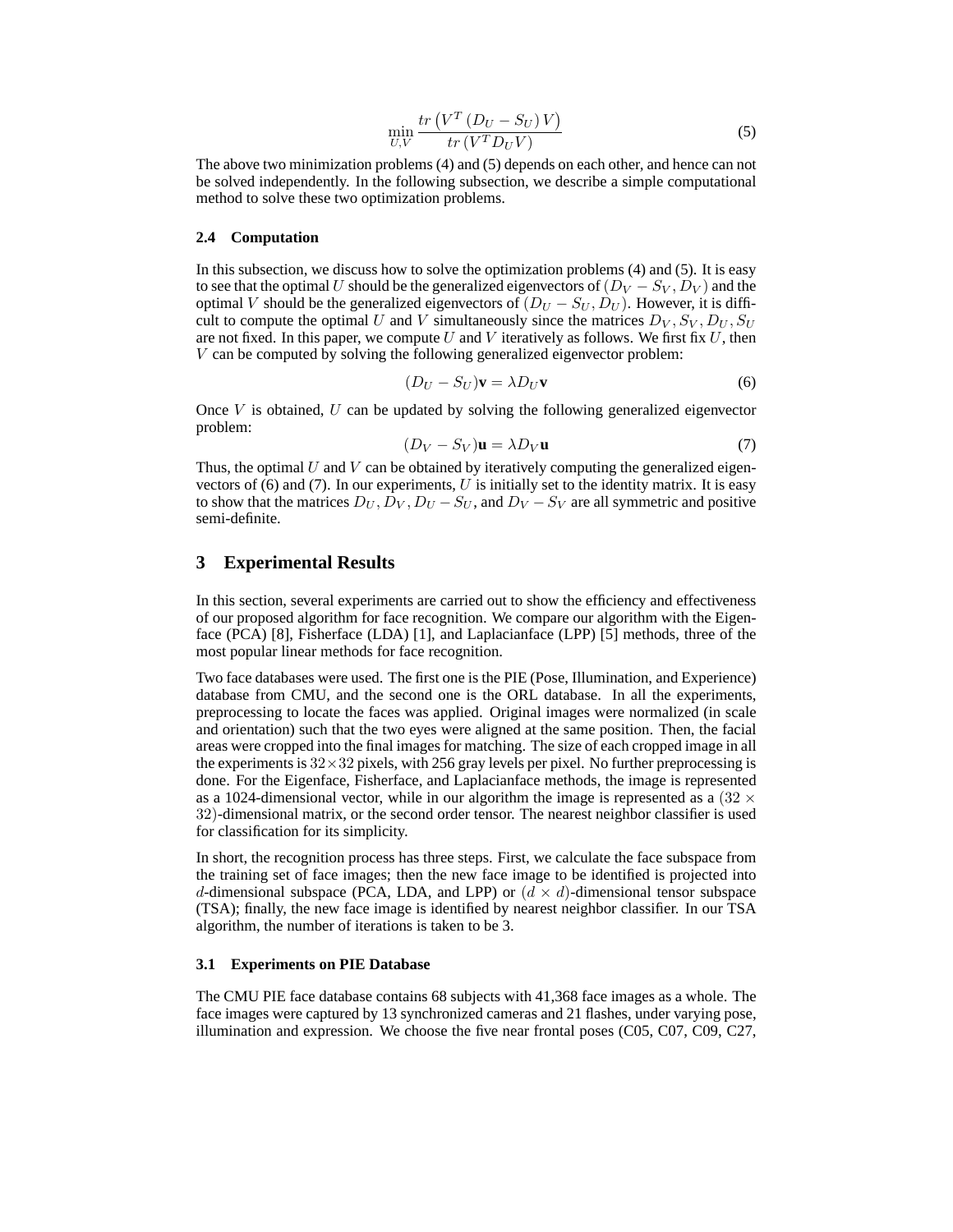

Figure 1: Error rate vs. dimensionality reduction on PIE database

| Method          | 5 Train |                 |         | 10 Train |          |         |  |
|-----------------|---------|-----------------|---------|----------|----------|---------|--|
|                 | error   | dim             | time(s) | error    | dim      | time(s) |  |
| <b>Baseline</b> | 69.9%   | 1024            |         | 55.7%    | 1024     |         |  |
| Eigenfaces      | 69.9%   | 338             | 0.907   | 55.7%    | 654      | 5.297   |  |
| Fisherfaces     | 31.5%   | 67              | 1.843   | 22.4%    | 67       | 9.609   |  |
| Laplacianfaces  | 30.8%   | 67              | 2.375   | 21.1%    | 134      | 11.516  |  |
| <b>TSA</b>      | 27.9%   | 11 <sup>2</sup> | 0.594   | 16.9%    | $13^2$   | 2.063   |  |
|                 |         |                 |         |          |          |         |  |
|                 |         | 20 Train        |         |          | 30 Train |         |  |
| Method          | error   | dim             | time(s) | error    | dim      | time(s) |  |
| <b>Baseline</b> | 38.2%   | 1024            |         | 27.9%    | 1024     |         |  |
| Eigenfaces      | 38.1%   | 889             | 14.328  | 27.9%    | 990      | 15.453  |  |
| Fisherfaces     | 15.4%   | 67              | 35.828  | 7.77%    | 67       | 38.406  |  |
| Laplacianfaces  | 14.1%   | 146             | 39.172  | 7.13%    | 131      | 47.610  |  |

Table 1: Performance comparison on PIE database

C29) and use all the images under different illuminations and expressions, thus we get 170 images for each individual. For each individual,  $l(= 5, 10, 20, 30)$  images are randomly selected for training and the rest are used for testing.

The training set is utilized to learn the subspace representation of the face manifold by using Eigenface, Fisherface, Laplacianface and our algorithm. The testing images are projected into the face subspace in which recognition is then performed. For each given  $l$ , we average the results over 20 random splits. It would be important to note that the Laplacianface algorithm and our algorithm share the same graph structure as defined in Eqn. (2).

Figure 1 shows the plots of error rate versus dimensionality reduction for the Eigenface, Fisherface, Laplacianface, TSA and baseline methods. For the baseline method, the recognition is simply performed in the original 1024-dimensional image space without any dimensionality reduction. Note that, the upper bound of the dimensionality of Fisherface is  $c - 1$  where c is the number of individuals. For our TSA algorithm, we only show its performance in the  $(d \times d)$ -dimensional tensor subspace, say, 1, 4, 9, etc. As can be seen, the performance of the Eigenface, Fisherface, Laplacianface, and TSA algorithms varies with the number of dimensions. We show the best results obtained by them in Table 1 and the corresponding face subspaces are called optimal face subspace for each method.

It is found that our method outperforms the other four methods with different numbers of training samples (5, 10, 20, 30) per individual. The Eigenface method performs the worst. It does not obtain any improvement over the baseline method. The Fisherface and Laplacianface methods perform comparatively to each each. The dimensions of the optimal subspaces are also given in Table 1.

As we have discussed, TSA can be implemented very efficiently. We show the running time in seconds for each method in Table 1. As can be seen, TSA is much faster than the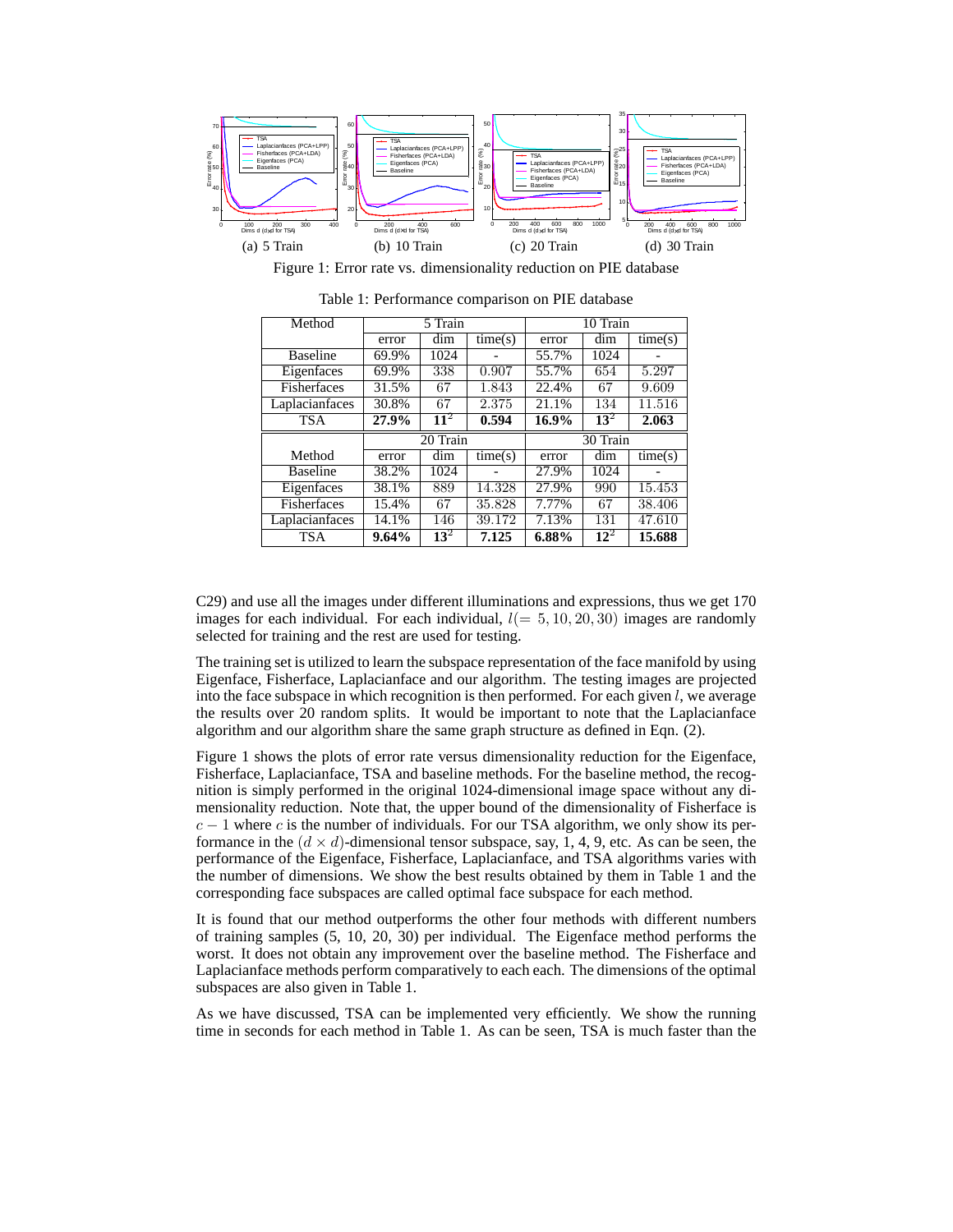

Figure 2: Error rate vs. dimensionality reduction on ORL database

| Method          | 2 Train |        |        | 3 Train |         |        |  |
|-----------------|---------|--------|--------|---------|---------|--------|--|
|                 | error   | dim    | time   | error   | dim     | time   |  |
| <b>Baseline</b> | 30.2%   | 1024   |        | 22.4%   | 1024    |        |  |
| Eigenfaces      | 30.2%   | 79     | 38.13  | 22.3%   | 113     | 85.16  |  |
| Fisherfaces     | 25.2%   | 23     | 60.32  | 13.1%   | 39      | 119.69 |  |
| Laplacianfaces  | 22.2%   | 39     | 62.65  | 12.5%   | 39      | 136.25 |  |
| <b>TSA</b>      | 20.0%   | $10^2$ | 65.00  | 10.7%   | $11^2$  | 135.93 |  |
|                 | 4 Train |        |        |         |         |        |  |
|                 |         |        |        |         | 5 Train |        |  |
| Method          | error   | dim    | time   | error   | dim     | time   |  |
| <b>Baseline</b> | 16.0%   | 1024   |        | 11.7%   | 1024    |        |  |
| Eigenfaces      | 15.9%   | 122    | 141.72 | 11.6%   | 182     | 224.69 |  |
| Fisherfaces     | 9.17%   | 39     | 212.82 | 6.55%   | 39      | 355.63 |  |
| Laplacianfaces  | 8.54%   | 39     | 248.90 | 5.45%   | 40      | 410.78 |  |

Table 2: Performance comparison on ORL database

Eigenface, Fisherface and Laplacianface methods. All the algorithms were implemented in Matlab 6.5 and run on a Intel P4 2.566GHz PC with 1GB memory.

#### **3.2 Experiments on ORL Database**

The ORL (Olivetti Research Laboratory) face database is used in this test. It consists of a total of 400 face images, of a total of 40 people (10 samples per person). The images were captured at different times and have different variations including expressions (open or closed eyes, smiling or non-smiling) and facial details (glasses or no glasses). The images were taken with a tolerance for some tilting and rotation of the face up to 20 degrees. For each individual,  $l(= 2, 3, 4, 5)$  images are randomly selected for training and the rest are used for testing.

The experimental design is the same as that in the last subsection. For each given  $l$ , we average the results over 20 random splits. Figure 3.2 shows the plots of error rate versus dimensionality reduction for the Eigenface, Fisherface, Laplacianface, TSA and baseline methods. Note that, the presentation of the performance of the TSA algorithm is different from that in the last subsection. Here, for a given d, we show its performance in the  $(d \times d)$ dimensional tensor subspace. The reason is for better comparison, since the Eigenface and Laplacianface methods start to converge after 70 dimensions and there is no need to show their performance after that. The best result obtained in the optimal subspace and the running time (millisecond) of computing the eigenvectors for each method are shown in Table 2.

As can be seen, our TSA algorithm performed the best in all the cases. The Fisherface and Laplacianface methods performed comparatively to our method, while the Eigenface method performed poorly.